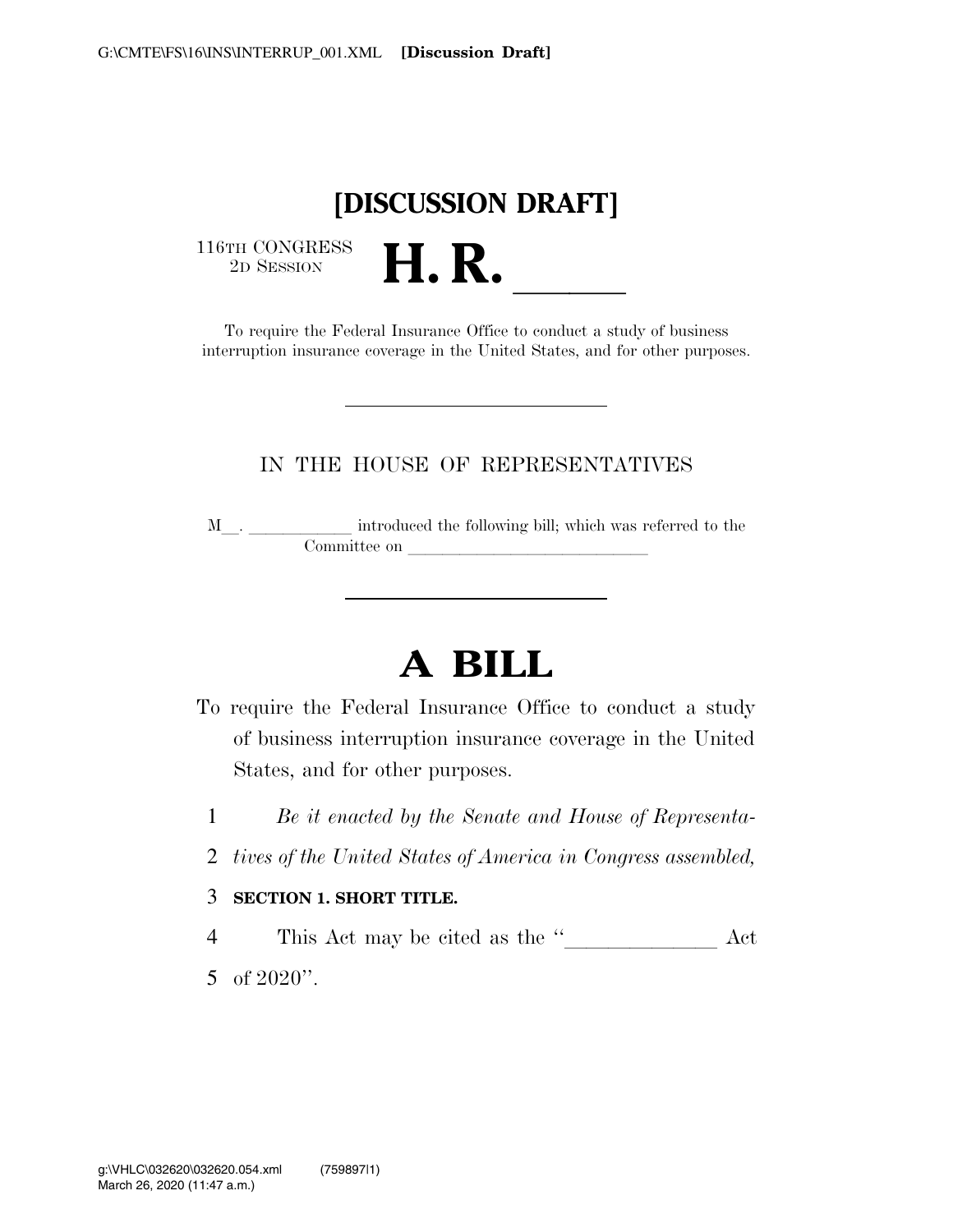$\mathfrak{D}$ 

### **SEC. 2. FEDERAL INSURANCE OFFICE STUDY OF BUSINESS INTERRUPTION INSURANCE COVERAGE.**

 (a) IN GENERAL.—The Director of the Federal In- surance Office of the Department of the Treasury (in this section referred to as the ''Director'') shall conduct a study to determine the extent to which insurance coverage for losses associated with communicable diseases, includ- ing coverage for business interruption exposure, is avail- able and affordable in the United States. Under such study, the Director shall include determine and analyze—

 (1) the extent to which business interruption coverage that covers communicable diseases is cur-rently available;

 (2) the extent to which such coverage is sold separately or included as part of a broader policy;

(3) how affordable such coverage is;

 (4) the extent to which businesses have received claims payments under such coverage resulting from the Coronavirus Disease 2019 (COVID-19);

 (5) the aggregate amount of claims payments under such coverage for claims resulting from Coronavirus Disease; and

23 (6) the aggregate amount of losses  $\lceil \text{of the type} \rceil$ 24 typically covered by such coverage? associated with Coronavirus Disease that were not covered by such coverage.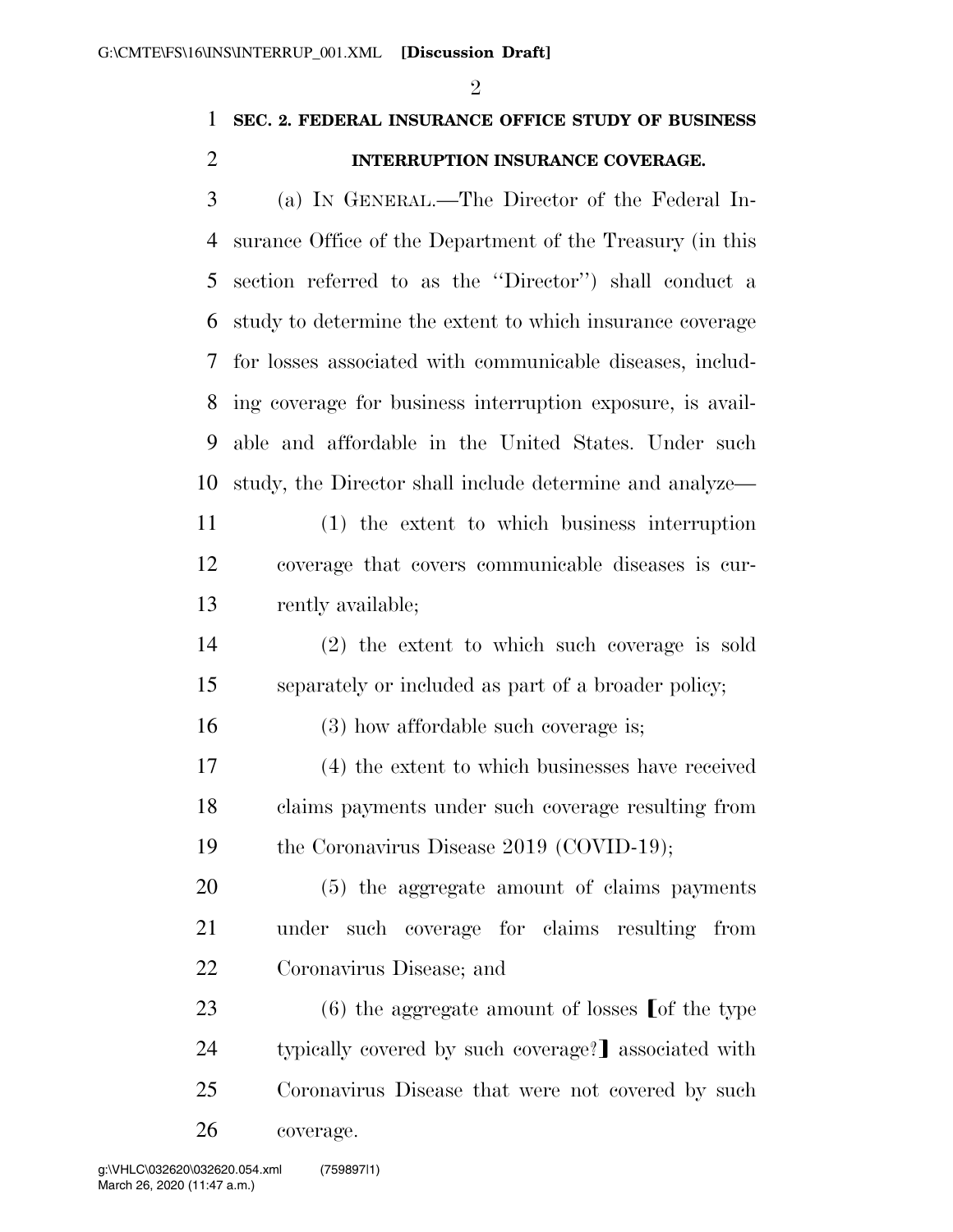(b) ANALYSIS OF FEDERAL ROLE.—To the extent that the Director determines, pursuant to subsection (a), that insurance coverage for losses associated with commu- nicable diseases, including coverage for business interrup- tion exposure, is not widely available and affordable in the United States, the Director shall analyze, and establish recommendations regarding, a potential role of the Fed- eral Government in promoting the availability and afford-ability of such coverage, including—

 (1) whether or not it would promote such avail- ability or affordability for the Federal Government to share data with insurance companies to help them better model risks associated with communicable dis-eases; and

 (2) the expected costs and benefits of estab- lishing a reinsurance mechanism to promote the availability and affordability of business interruption coverage that covers communicable diseases that is modeled and based on the Terrorism Risk Insurance Program under the title I of the Terrorism Risk In- surance Act of 2010 (15 U.S.C. 6701 note), includ- ing analysis of, and recommendations regarding, any key changes to such model that could improve the effectiveness of such a program or ensure that it is appropriately structured to meet the needs associ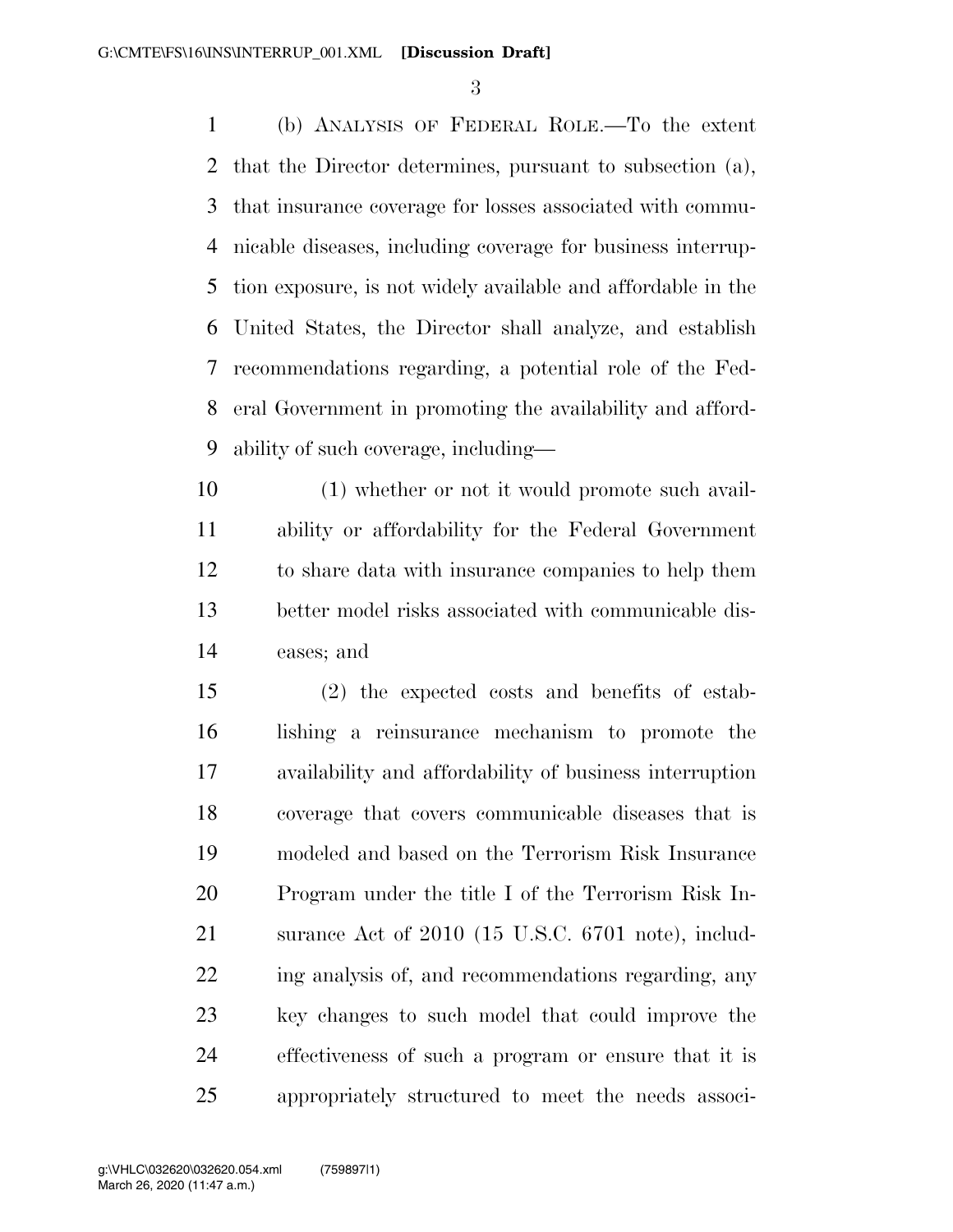| $\mathbf{1}$   | ated with pandemic risks, including a change to pro-        |
|----------------|-------------------------------------------------------------|
| $\overline{2}$ | vide for charging up-front premiums for such rein-          |
| 3              | surance coverage based on actuarial pricing.                |
| $\overline{4}$ | (c) COLLECTION OF INFORMATION.—In conducting                |
| 5              | the study required under subsections (a) and (b), the Di-   |
| 6              | rector shall—                                               |
| 7              | (1) exercise the authority of the Office under              |
| 8              | section $313(e)$ of title 31, United States Code, to        |
| 9              | collect information;                                        |
| 10             | (2) coordinate with State and Federal agencies              |
| 11             | as may be necessary to collect information sufficient       |
| 12             | to determine the full extent of insurable risk associ-      |
| 13             | ated with pandemics;                                        |
| 14             | (3) consult with all stakeholders, including pol-           |
| 15             | icyholders, small and large businesses, insurers, rein-     |
| 16             | surers, brokers, consumer advocates, State regu-            |
| 17             | lators, epidemiologists, and others; and                    |
| 18             | (4) in all activities in collecting information for         |
| 19             | the study, be subject to the requirements of para-          |
| 20             | graph $(4)$ of section 313(e) of such title (relating to    |
| 21             | advance coordination).                                      |
| 22             | (d) REPORT.—The Director shall submit a report to           |
| 23             | the Congress on the study conducted pursuant to this sec-   |
| 24             | tion, which shall contain the determinations, analyses, and |
| 25             | recommendations required under this section, not later      |